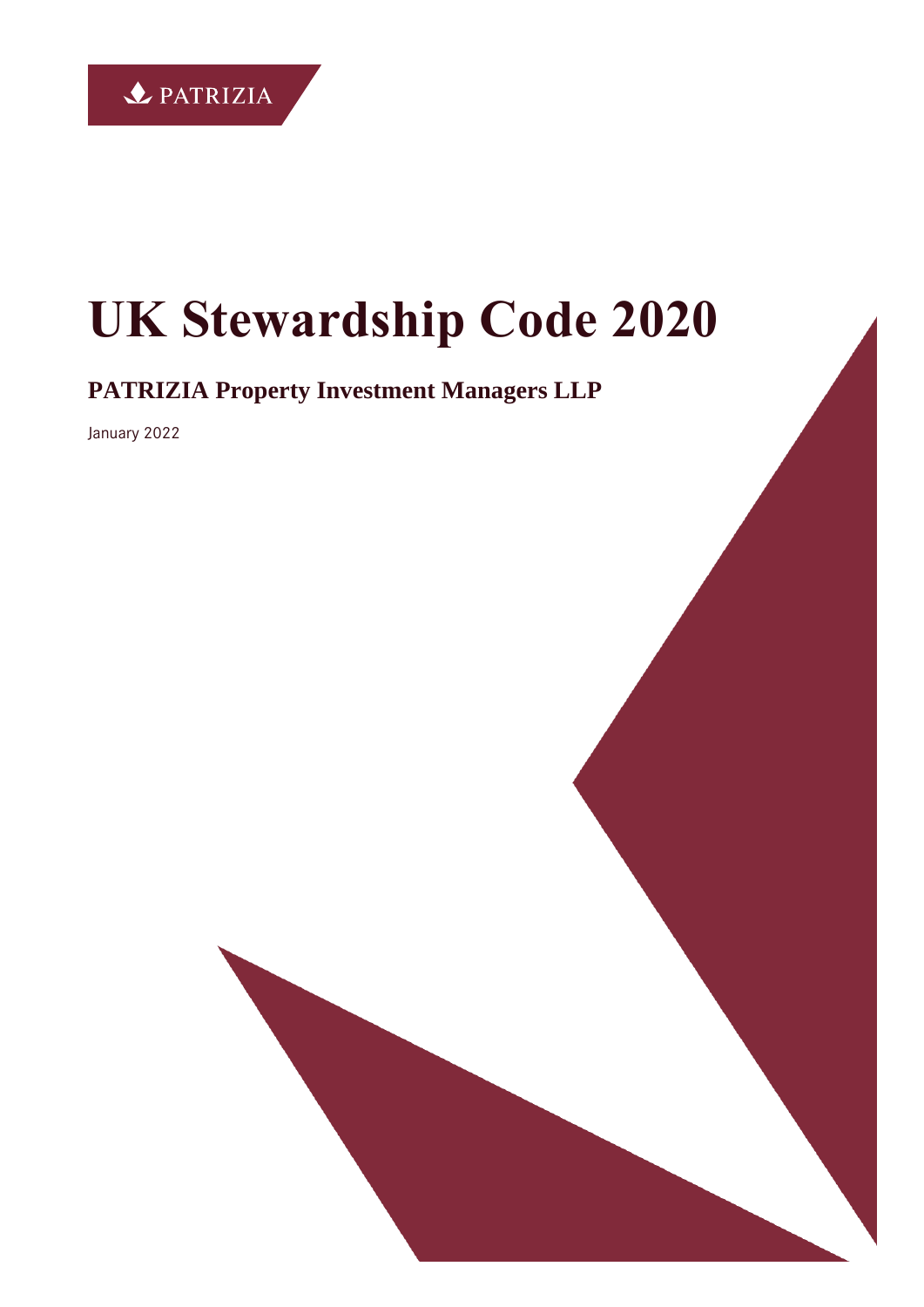

# **Table of content**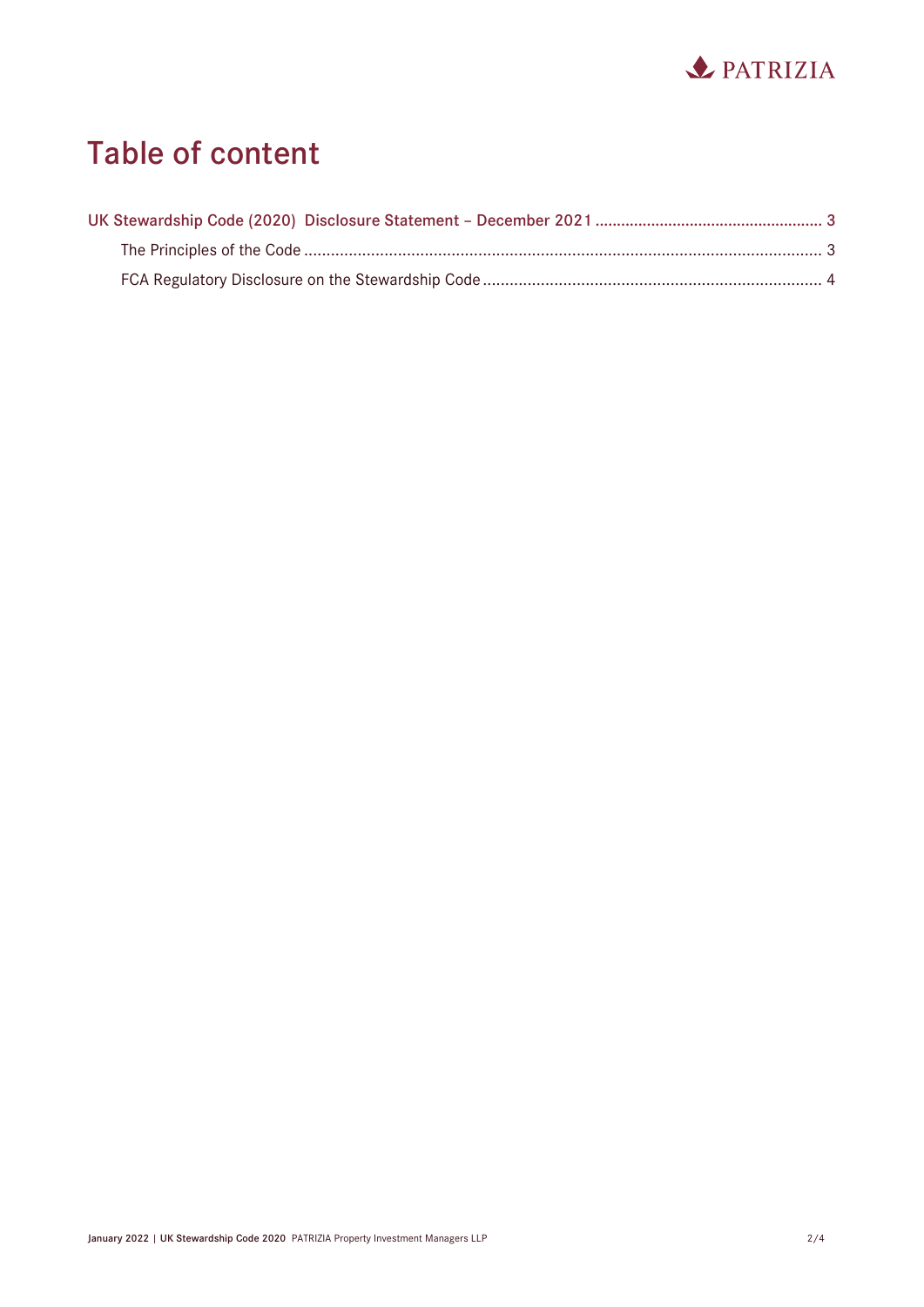

# <span id="page-2-0"></span>**UK Stewardship Code (2020) Disclosure Statement – December 2021**

## **PATRIZIA Property Investment Managers LLP ("PATRIZIA" / the "Firm")**

Effective from 1 January 2020, the Financial Reporting Council's ("FRC") UK Stewardship Code (the "Code") has been substantially updated to be applicable to a broader range of investment strategies, other than purely listed equity, such as fixed income bonds, real estate and infrastructure. It also reflects the growth of environmental factors, particularly climate change, as well as social and governance factors (together, "ESG") as material issues for asset managers to consider when making investment decisions and undertaking stewardship.

In the 2020 version, the Code defines stewardship as "the responsible allocation, management and oversight of capital to create long-term value for clients and beneficiaries leading to sustainable benefits for the economy, the environment and society".

### <span id="page-2-1"></span>**The Principles of the Code**

There are twelve Principles of the Code that apply to asset owners and asset managers. These are grouped under four headings:

### **Purpose and governance**

- 1. Purpose, strategy and culture
- 2. Governance, resources and incentives
- 3. Conflicts of interest
- 4. Promoting well-functioning markets
- 5. Review and assurance

#### **Investment approach**

- 6. Client and beneficiary needs
- 7. Stewardship, investment and ESG integration
- 8. Monitoring managers and service providers

### **Engagement**

- 9. Engagement
- 10. Collaboration
- 11. Escalation

#### **Exercising rights and responsibilities**

12. Exercising rights and responsibilities

The FRC requires that firms aiming to be signatories to the Code must produce an annual Stewardship Report explaining how they have applied the Code in the previous 12 months. The FRC will evaluate Reports against an assessment framework and those meeting the reporting expectations will be listed as signatories to the Code.